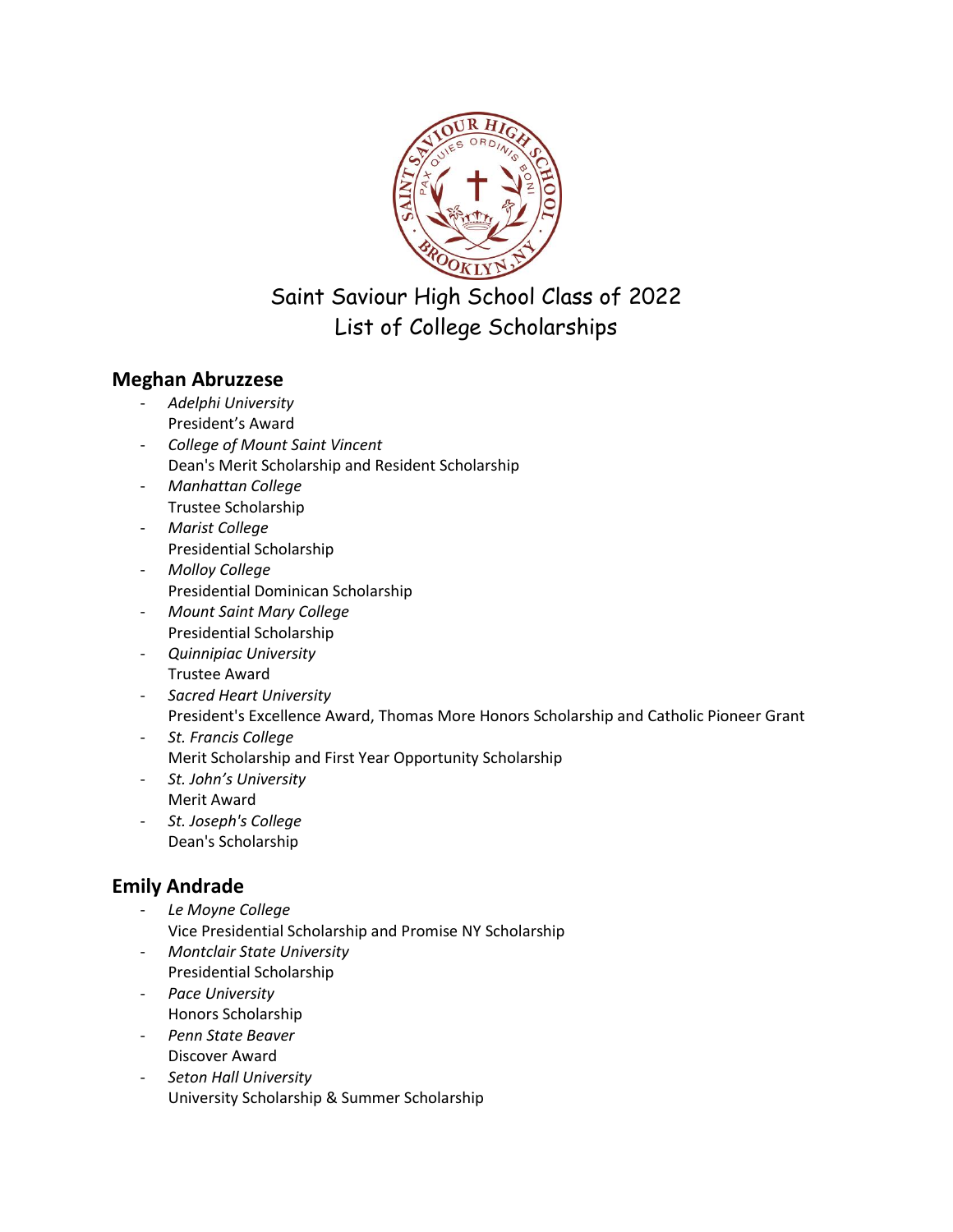- *St. Francis College* Merit and Faith Award
- *St. John's University* Merit Scholarship & Explore NY Grant
- *St. Joseph's College* Dean's Scholarship
- *SUNY Albany* Housing Award
- *SUNY New Paltz* President's Scholarship
- *SUNY Oneonta* President's Scholarship
- *SUNY Oswego* Presidential Scholarship

## **Lauren Bermudez**

- *Champlain College* Access, Champlain, and Dean Scholarships
- *Seton Hall University* Mary Schmidt Scholarship and Catholic HS Alum Scholarship
- *St. Francis College* Merit and Faith Scholarships
- *University of Delaware* Delaware Scholar Award
- *University of Rhode Island* University Scholarship

# **Christina Bryan**

- *St. Francis College* Merit and Faith Award

# **Isabella Caban**

- *Adelphi University* Dean's Award
- *Iona College* President's Scholarship, Catholic Heritage Award, & On Campus Housing Award
- *Montclair State University* Presidential Scholarship
- *Pace University* President's Scholarship
- *Siena College* Presidential Scholarship
- *St. John's University* Merit Award and 2500 Explore NY Grant
- *St. Joseph's College* Scholastic Achievement Award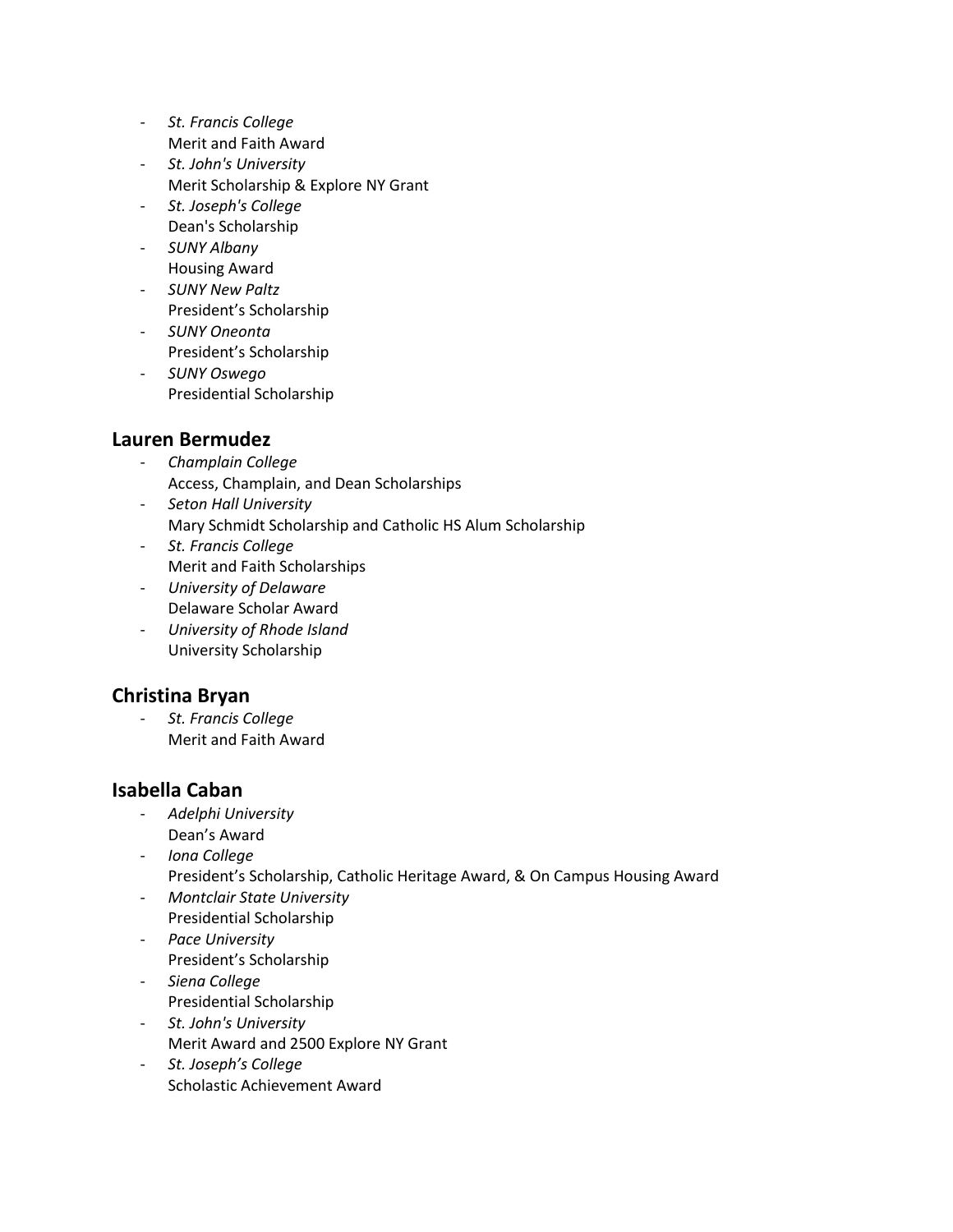- *University of Scranton* Arrupe Scholarship

### **Mikayla Campbell**

- *Adelphi University* Dean's Award
- *Fordham University* Dean's Scholarship
- *Hofstra University* Presidential Scholarship
- *Northeastern University* Honors Scholarship
- *Rensselaer Polytechnic Institute* Garnet Baltimore Scholarship, Early Application Scholarship, Women's Leadership Scholarship & Rensselaer Laptop Scholarship
- *Rochester Institute of Technology* Presidential Scholarship
- *Seton Hall University* University Scholarship & Summer Award
- *SUNY Albany* Minerva Scholarship
- *SUNY University at Buffalo* Pride of New York Scholarship and SEAS Women's Empowerment Award
- *The College of St. Rose* Trustees Scholarship, Community Service Award, First Generation Award, & Catholic HS Award

# **Danielle Cassata**

- *Drew University* Trustee Award and Dean's Scholarship
- *Ithaca College* Merit Scholarship
- *Le Moyne College Magis Scholarship, Promise NY Award & Housing Award*
- *Loyola University Maryland*
- *Manhattanville Scholarship* President's Scholarship and Sister Mary T. Clark Community Service Award Program

# **Isabella Chavez**

- *Pace University* Trustee Recognition Award

## **Sophia Clark**

- *Ithaca College* Ithaca College Scholarship and Residential Experience Scholarship
- *Roger William's University* Roger Williams Presidential Scholarship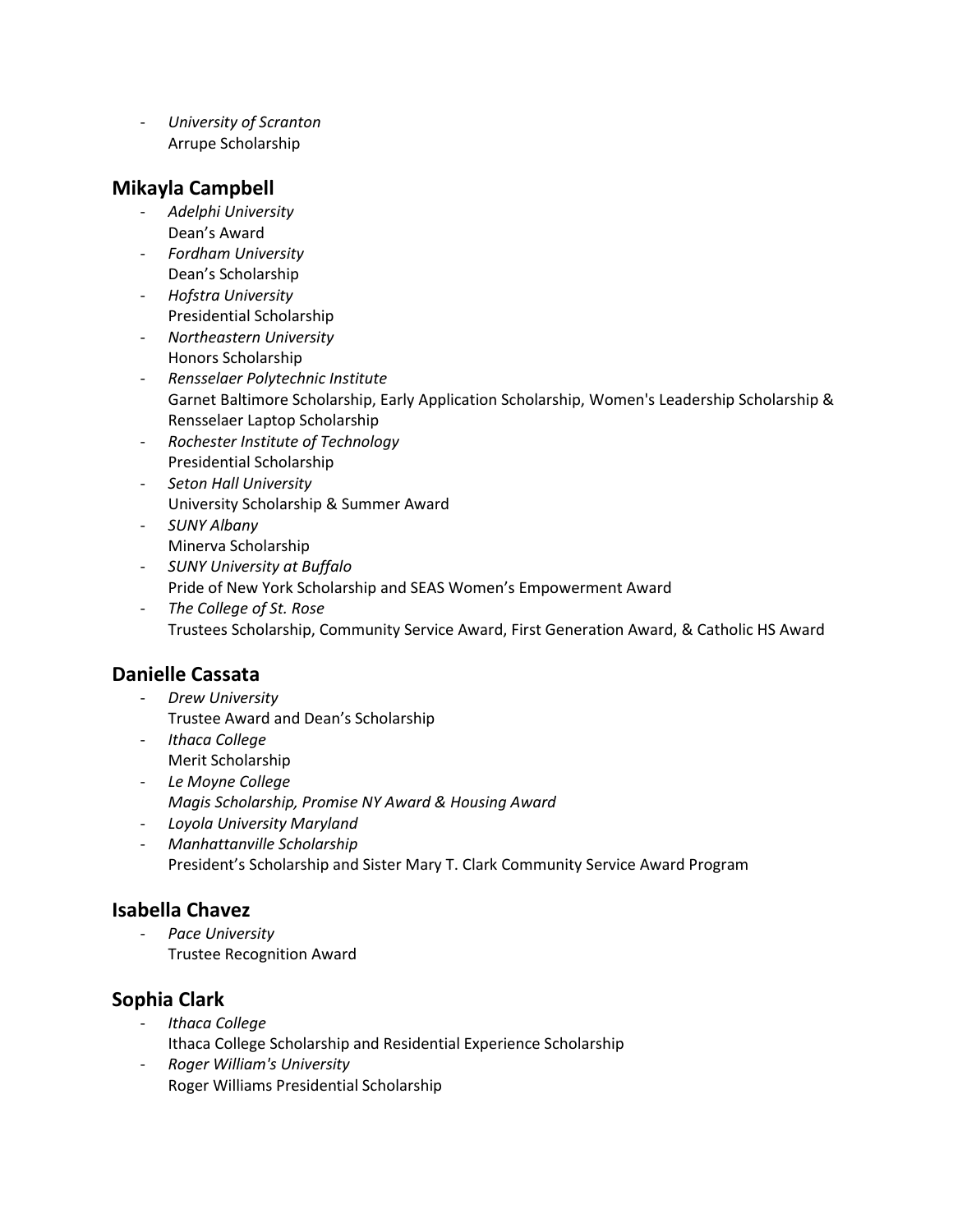- *Union College* Presidential Scholarship and Make U Possible Grant
- *University of Delaware*
- *University of Rhode Island* Presidential Scholarship

## **Taylor Cole**

- *Cornell University*
- *Fordham University* Loyola Scholarship
- *Marymount Manhattan College* Presidential Scholarship
- *SUNY Albany* Minerva Scholarship
- *SUNY New Paltz* Presidential Scholarship

# **Kaitlyn Cortez**

- *Belmont University* Merit Scholarship
- *Marywood University* Trustees' Scholarship
- *Susquehanna University* Presidential Scholarship
- *Thomas Jefferson University* Faculty Scholarship and Jefferson Grant
- *York College* Presidential Scholarship

## **Cassidie Flynn**

- *St. John's University* St. Vincent De Paul Scholarship, College Advantage Program Scholarship & Catholic High School **Scholarship**
- *SUNY Oswego* Room and Board Scholarship

## **Michelle Fuentes**

- *CUNY Brooklyn* Spirit of Brooklyn Award
- *Hofstra University* Dean's Scholarship
- *St. John's University* Academic Achievement Scholarship, College Advantage Program Scholarship & Catholic High School Scholarship
- *SUNY Albany* Book Award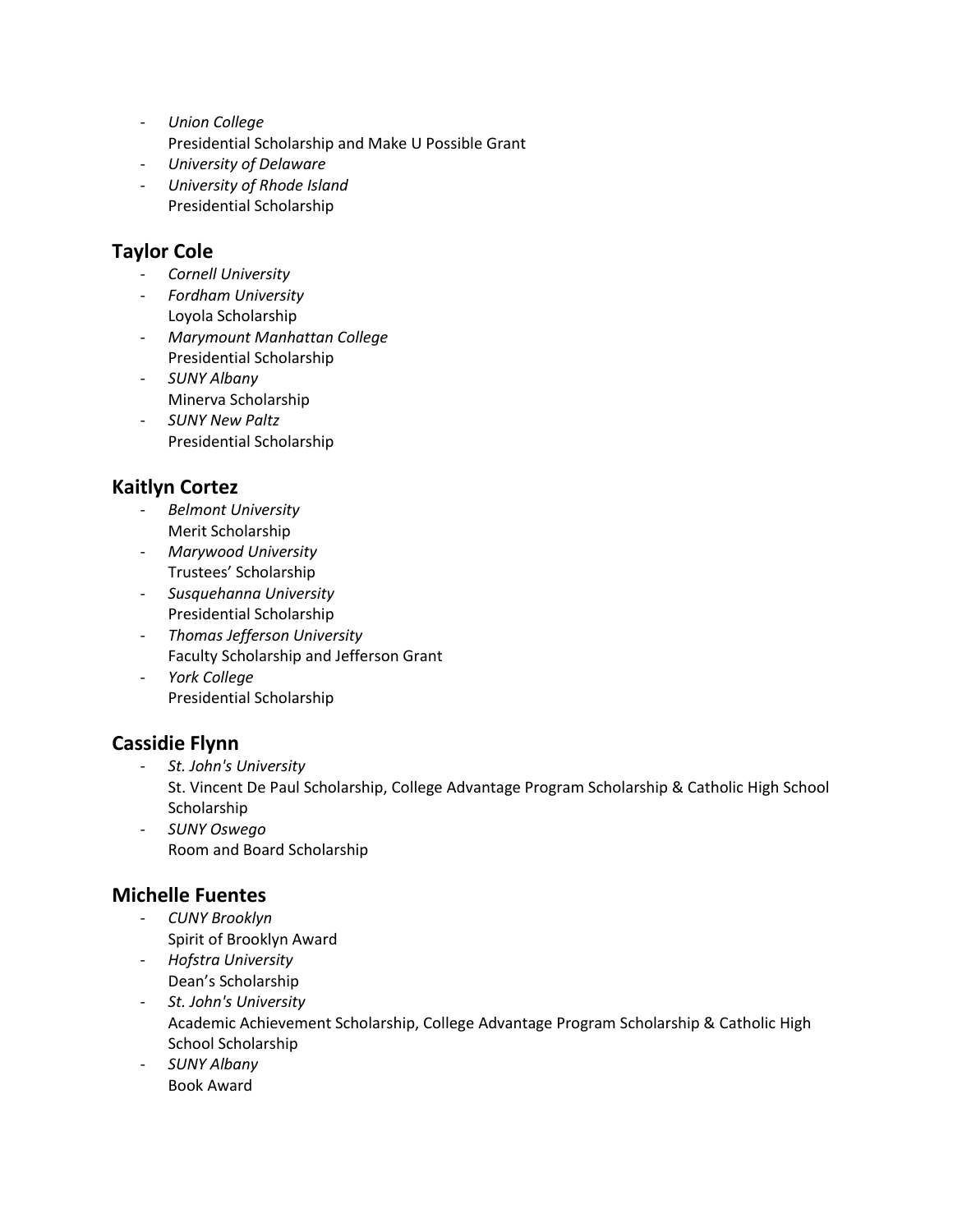### **Madison Garrett**

- *Columbia University* Columbia Grant
- *Girl Scout of Great New York 2021 - 2022 Future Woman of Distinction*
- *NYU Black Allied Law Students Association Future Legends Scholarship*

#### **Allie Giordano**

- *Le Moyne College* Presidential Scholarship and Promise NY Scholarship
- *Quinnipiac University* Trustee Award
- *Sacred Heart University* Presidents Excellence Award, Thomas More Honors Scholarship, and Catholic Pioneer Grant
- *Seton Hall University* University Scholarship
- *St. John's University* Merit Scholarship

#### **Kann Grogan**

- *Adelphi University* Presidential Award and Honors College Scholarship
- *Hofstra University* University Scholarship and Summer Scholarship
- *Howard University* HU Achievers
- *New York University* College of Nursing Scholarship and STEM Support Award
- *Northeastern University* Northeastern National Recognition Scholarship
- *Penn State University* Academic Excellence and General Award
- *Rutgers University*
- *Temple University* Temple University Scholarship
- *University of Pennsylvania* Magliacano Scholarship

### **Sibelle Gutierrez-Martinez**

- *Adelphi University* Presidential Award
- *Fordham University* Fordham Recognition Scholarship
- *Hofstra University* Presidential Scholarship
- *Lehigh University* Lehigh University Grant and Lab Fee Grant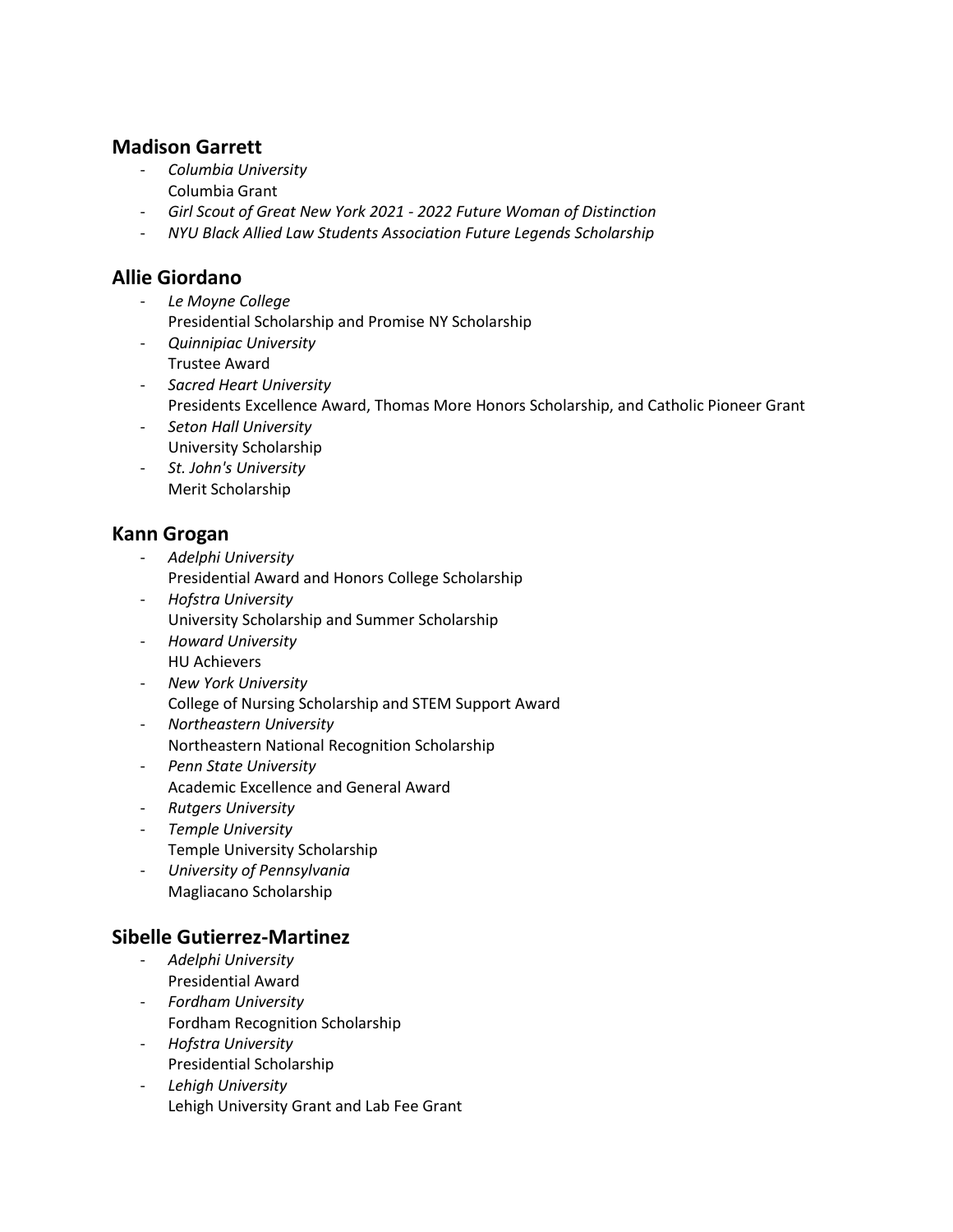- *Manhattan College* Trustee Scholarship
- *Seton Hall University*  University Scholarship and Summer Scholarship
- *SUNY New Paltz* Presidential Scholarship

## **Andriana Haliotis**

- *Fairfield University* Xavier Scholarship
- *Loyola University Maryland* Dean's Scholarship
- *Marist College* Marist College Scholarship
- *Quinnipiac University* Trustee Scholarship
- *St. John's University* Merit Scholarship
- *University of Rhode Island* Presidential Scholarship

# **Cydney Harris-Stephens**

- *Adelphi University* HS Achievement Award and Pather Grant
- *Delaware State University* Gap Scholarship
- *DeSales University* University Trustee
- *Iona College*
	- Founders Grant, Gael Scholarship, Catholic Heritage Award & Performing Arts Award
- *Keiser University* Academic Merit Scholarship
- *Kings College*
- *Le Moyne College*
- *Mount Saint Mary College* Dean's Scholarship
- *Nazareth College* Class of 1928 Scholarship, Nazareth Grit Grant, Campus Room Grant & Georgia Youngblood Award
- *University of Hartford* Founder's Scholarship
- *Xavier University of Louisiana*  Academic Scholarship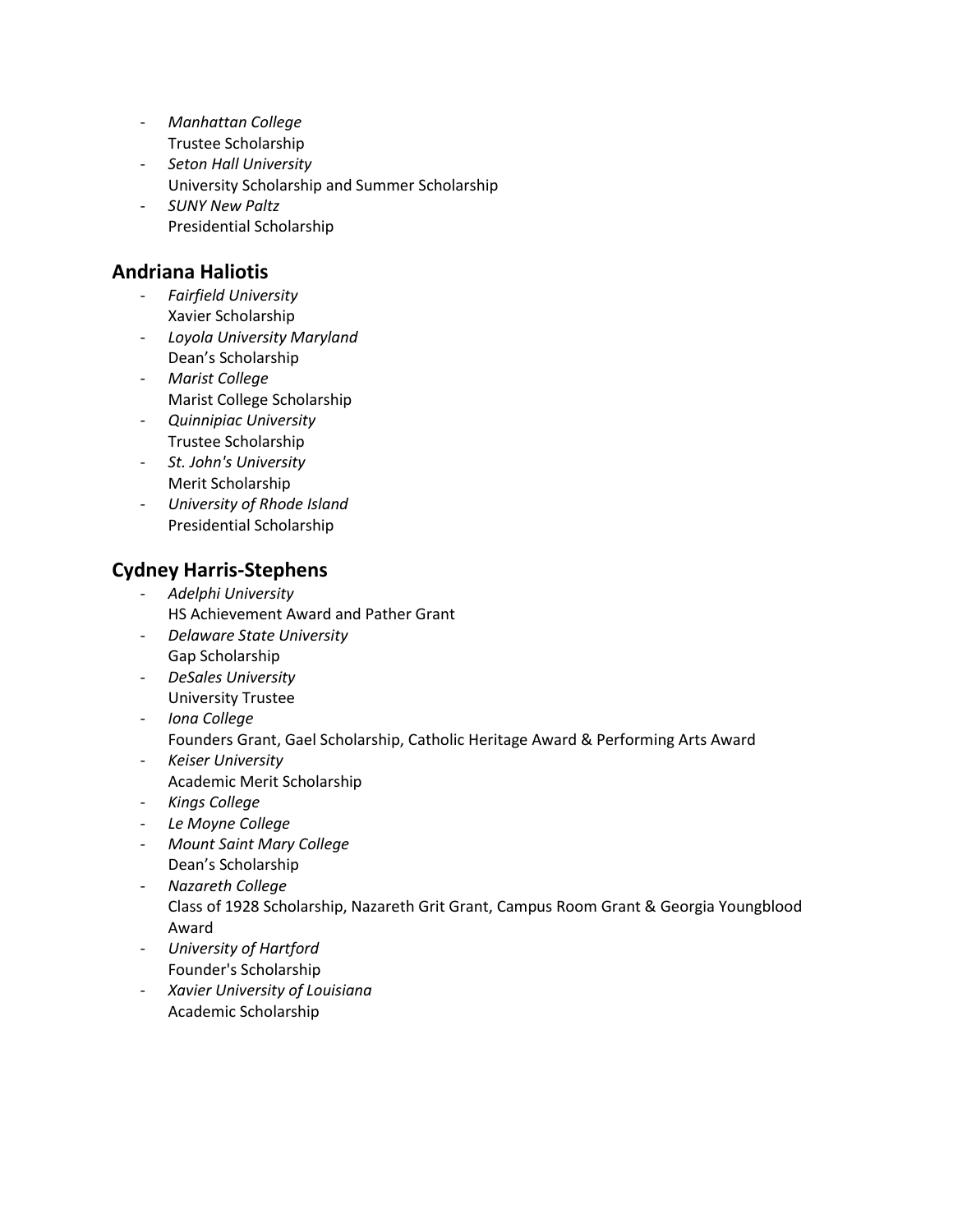#### **Lisa Jafferakos**

- *St. Francis College* Merit and Faith Awards
- *St. John's University* Merit Scholarship

### **Gabrielle John**

- *Fordham University* Metro Grant
- *Molloy College*
- Business Dean's Scholarship - *Pace University* Pace Incentive Award
- *St. Francis College* Merit and Faith Awards
- *St. John's University* Merit Scholarship
- *St. Joseph's College* Scholastic Achievement Award

### **Sydney Lawrence**

- *Russel Sage College*

### **Angelia Lubrano**

- *Adelphi University* Achievement Award and Panther Award
- *College of Mount Saint Vincent* Dean's Scholarship and Resident's Scholarship
- *CUNY Brooklyn* Spirit of Brooklyn Award
- *Le Moyne College* Magis Scholarship and Promise NY Award
- *Mount Saint Mary College* Distinguished Scholar Award and Resident Award
- *Mount Saint Mary University* Dean's Scholarship and Catholic High School Scholarship
- *Pace University*
	- Dean's Scholarship
- *Penn State Scranton*
- *Sacred Heart University*
- President's Excellence Award & Catholic Pioneer Grant
- *St. Francis College*
- Dean's Scholarship and McGuire Scholar
- *Wagner College* Academic and Athletic Scholarship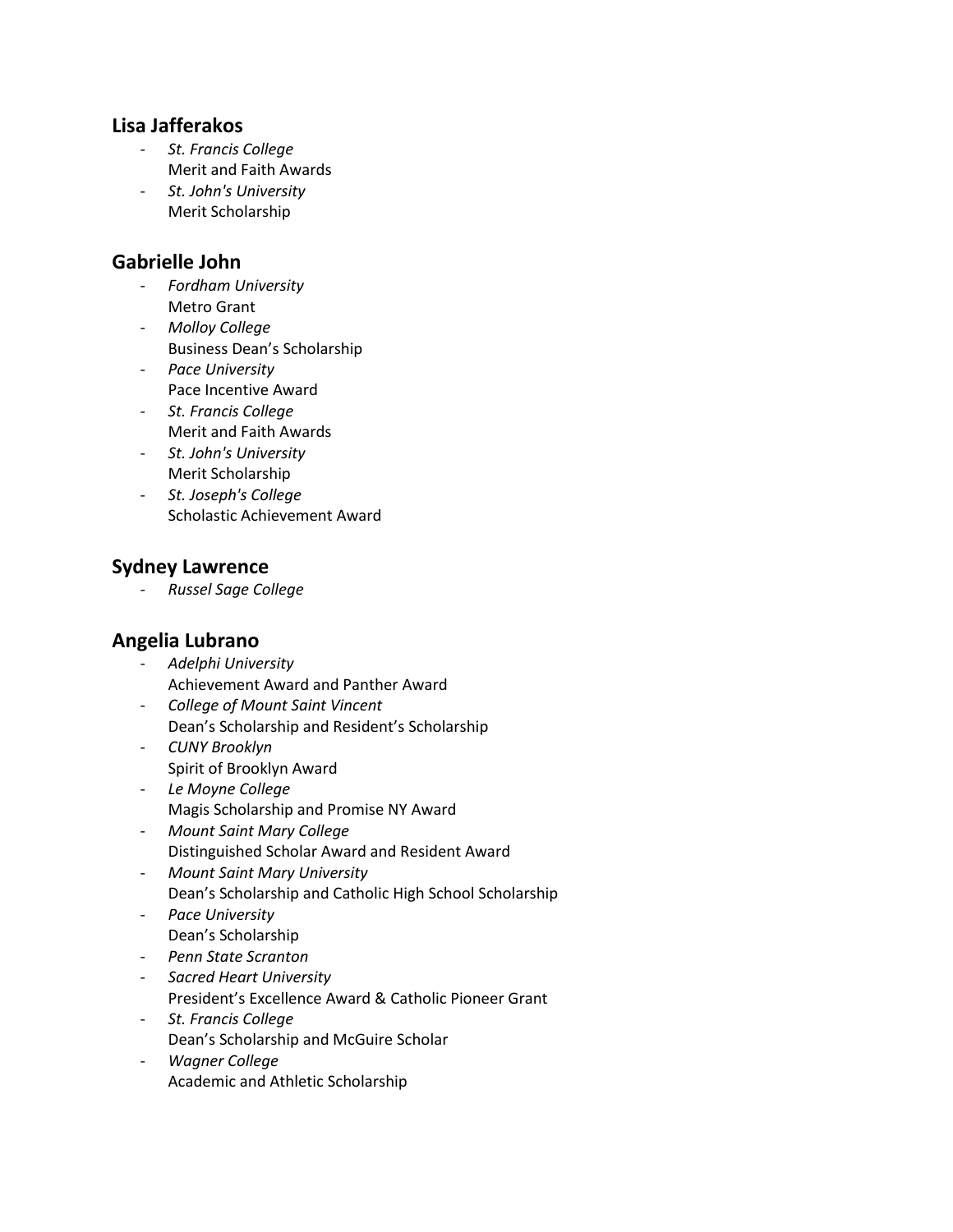#### **Ava Marino**

- *Sacred Heart University* President's Excellence Award, Catholic Pioneer Grant & Trustee Scholarship

## **Talia McCray**

- *Fordham University* Benefactor's Scholarship
- *Marymount College* Dean's Scholarship
- *Pace University* President's Scholarship, Starr Scholarship, and Pace Assistance Award

### **Jacky Mendoza-Acosta**

- *College of Mount Saint Vincent* Dean's Scholarship
- *Le Moyne College* Loyola Scholarship and Promise NY Award
- *Loyola University Maryland* Loyola Scholarship
- *Manhattan College* Chancellor's Award
- *Mercy College* Excellence Scholarship
- *Pace University* Pace Incentive Award
- *St. Francis College* Merit Based Scholarship
- *St. John's University* Merit Based Scholarship
- *St. Joseph's College* Scholastic Achievement Award
- *University of Scranton* Arrupe Scholarship

## **Frankyana Merizier**

- *Fordham University* Metro Grant
- *Manhattan College* Trustee Scholarship
- *Pace University* Honors Scholarship
- *St. John's University*
- *SUNY New Paltz* Presidential Scholarship
- *SUNY Oneonta* Presidential Scholarship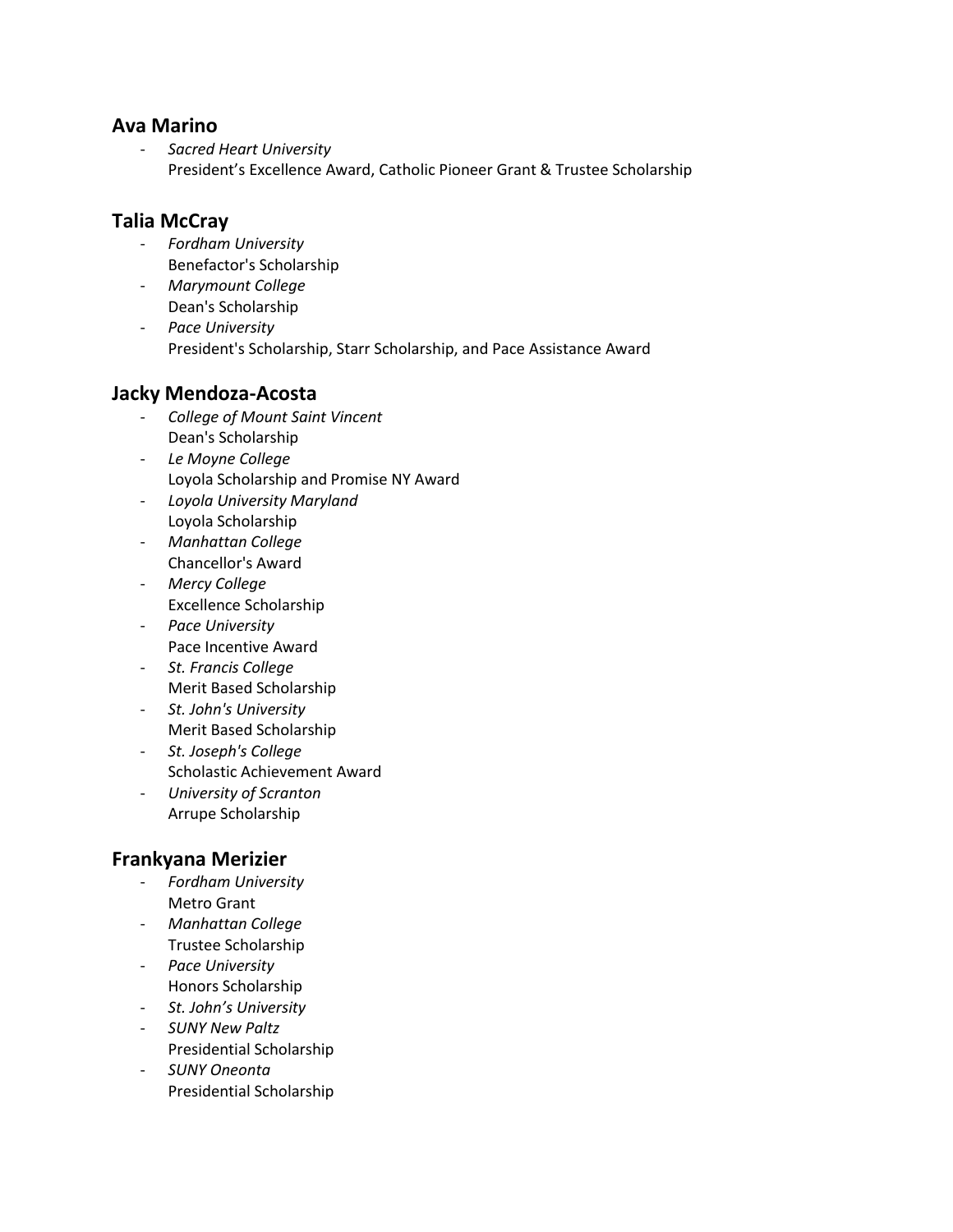#### **Frida Mesa**

- *Penn State Harrisburg* Discover Award
- *Rochester Institute of Technology* RIT Presidential Scholarship
- *Stevens Institute of Technology* Edward A Stevens Scholarship, Martha Bayard Stevens Scholarship and Stevens Grant

#### **Jade Morales**

- *Long Island University – Post*
- *Pace University* President's Scholarship
- *Penn State University Park* Bunton Waller Merit Award
- *St. John's University* Merit Scholarship
- *SUNY Albany* 1844 Scholarship
- *University of Connecticut* University Grant

#### **Maria Morley**

- *East Stroudsburg University*
- *Mercy College* Mercy College Presidential Scholarship
- *Mount Saint Mary College*
- *Point Park University*
- *Rider University*
- *Scranton University*
- *St. John's University* Student Success Grant
- *SUNY Fredonia* Fredonia Promise Award

### **Zaria Prince**

- *DeSales University*  University Trustee Scholarship and Catholic School Award
- *Farleigh Dickinson University* Merit Award and Farleigh Dickinson University Grant
- *Georgian Court University* Dean's Scholarship
- *Kings College* Royal Regent Award
- *Le Moyne College* Leader Scholarship and Promise NY Award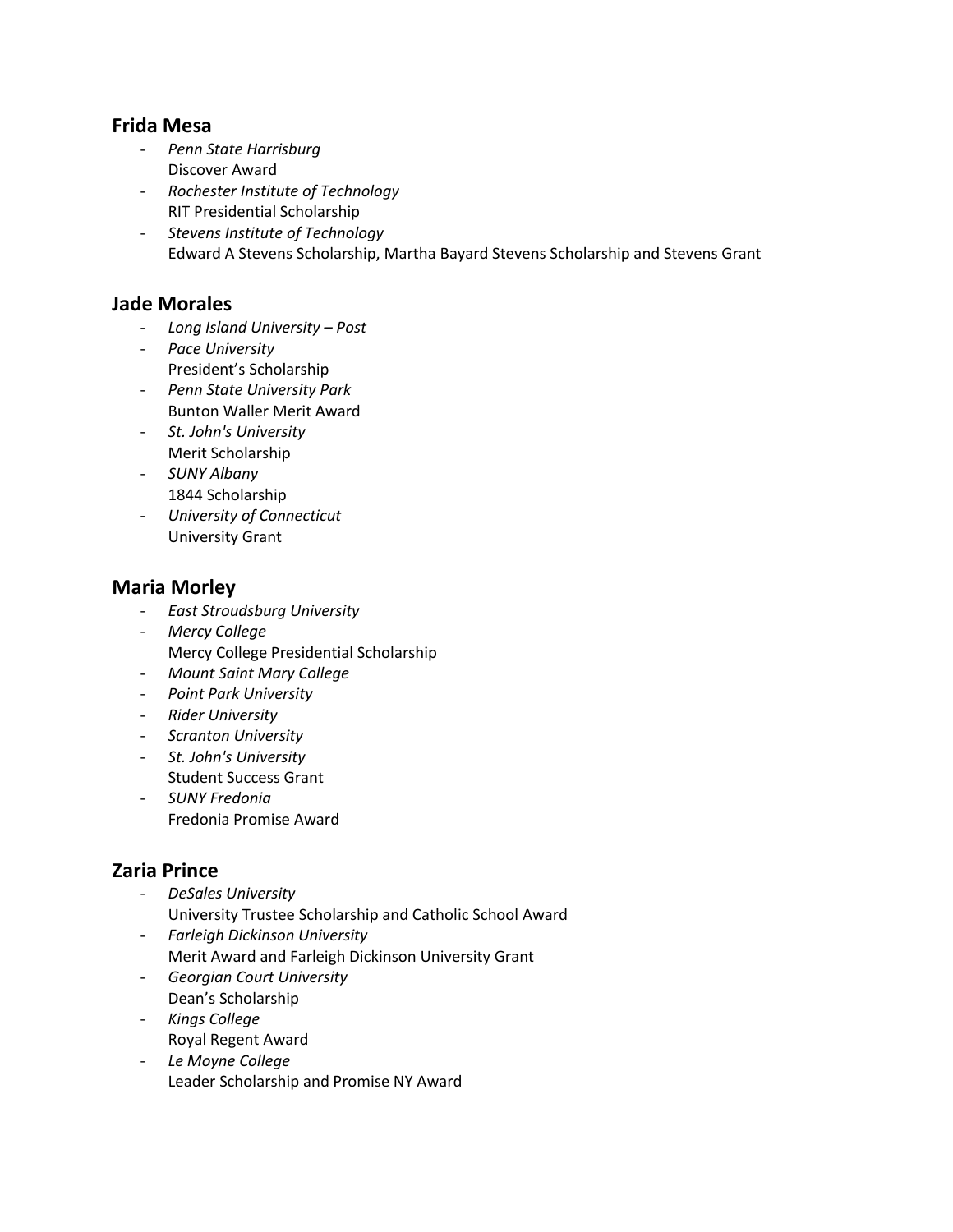- *Marywood University* Opportunity Award
- *Seton Hall University* University Scholarship, Summer Scholarship and Pirate Pride Scholarship
- *University of Hartford* Founders Scholarship

### **Elisabella Recio**

- *Pratt Institute* Presidential Scholarship
- *Rochester Institute of Technology* Founders Scholarship
- *The New School* Merit Scholarship
- *Wilkes University* Merit Scholarship

## **Kaymora Roberts**

- *SUNY Albany* Minerva Scholarship
- *Syracuse University*
- *Temple University* CST Dean's Scholarship and Class of 2022 Award

## **Clare Robertsen**

- *Champlain College*
- *High Point University*
- *Iona College*
- *Le Moyne College*
- *Mount Saint Mary College*
- *Seton Hall University*
- *St. Bonaventure*
- *St. John's University*
- *University of Alabama*
- *University of Maine*
- *University of Scranton*
- *York College of Pennsylvania*

## **Taina Rodriguez**

- *East Stroudsburg University* Warrior Educational Award
- *Hartwick College* President's Scholarship and Founders Award
- *Regis University* Catholic High School Award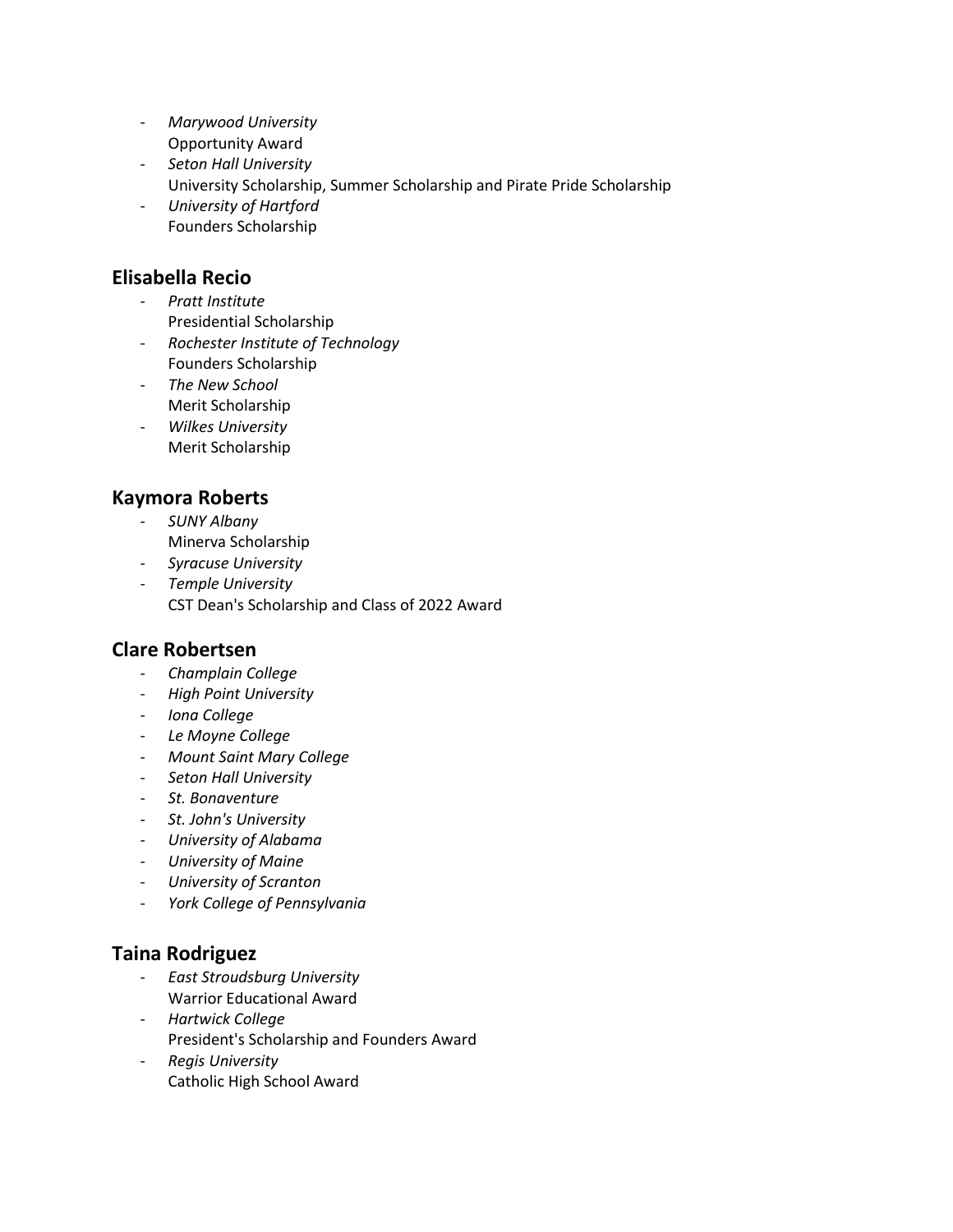- *Siena College* Franciscan Scholarship, St. Francis Scholarship and Siena Grant
- *St. John's University* Merit Scholarship
- *St. Joseph's College* Scholastic Achievement Scholarship

### **Grace Rosen**

- *St. Francis College* Merit Scholarship

## **Eliana Rossier**

- *Brooklyn College* Spirit of Brooklyn Scholarship
- *Marymount Manhattan College* Trustee Scholarship
- *Pace University* Pace Incentive Award
- *St. Francis College* Merit and Faith Scholarship and 1 year First Year Opportunity Scholarship
- *St. John's University*
- *St. Joseph's College* Scholastic Achievement Award
- *SUNY Albany* Podium Scholarship
- *The New School* Merit Scholarship

# **Nyla Simms**

- *Mercy College* Trustee Scholarship and NY Aspire Scholarship
- *Pace University*
- *St. Francis College*

## **Patricia Smith**

- *Adelphi University* Dean's Award
- *Hofstra University* Provost Scholarship
- *Iona College*
- *John Carroll University* Presidential Scholarship
- *Johnson and Wales University* Presidential Academic Scholarship & JWU Excelsior Scholarship
- *Pace University* President's Scholarship